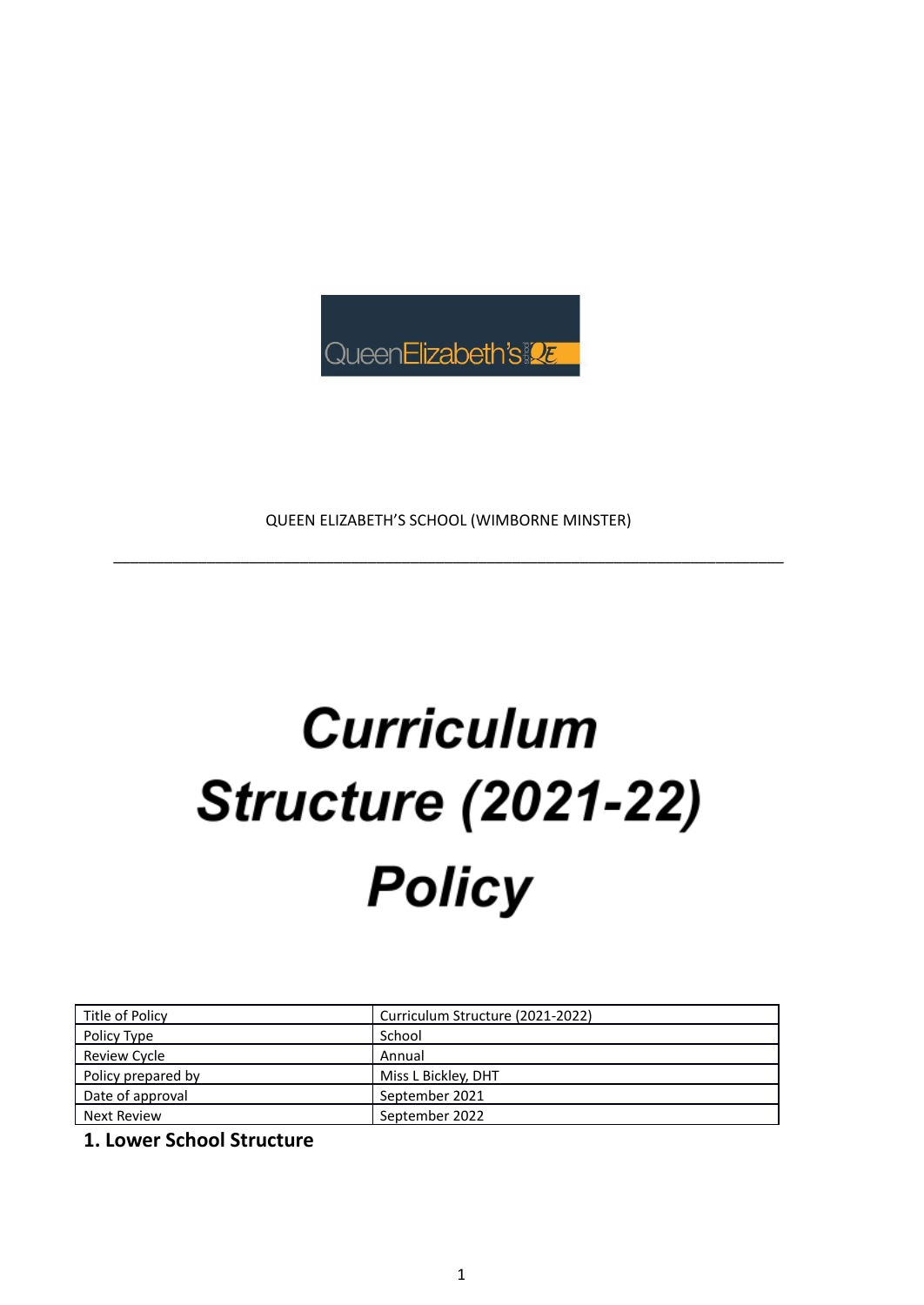| Panel | No of teaching groups |
|-------|-----------------------|
| 9S    |                       |
| 9L    |                       |
| 9W    |                       |
| 97    |                       |
| q٧    |                       |

In Year 9, students are based in 5 House Panels per year group. Each house panel is mixed in ability and all other ways. Students are arranged in teaching sets from across the panel.

In Year 10 and 11, students are based in 3 teaching panels per year group. Each teaching panel is mixed in ability and all other ways. Students are arranged in teaching sets from across the panel.

| Panel | No of teaching groups |  |  |
|-------|-----------------------|--|--|
| 10Q   |                       |  |  |
| 10E   |                       |  |  |
| 10S   |                       |  |  |
| 11Q   |                       |  |  |
| 11E   |                       |  |  |
| 11S   |                       |  |  |

#### **2. CURRICULUM STRUCTURE LOWER SCHOOL**

From September 2019 the curriculum will be as shown in the table below.

| Y<br>e<br>a<br>r | L<br>e<br>a<br>r<br>n<br>j.<br>n<br>g<br>t<br>$\mathbf{o}$<br>L<br>e<br>a<br>r<br>n | E.<br>n<br>g<br>H<br>j.<br>s<br>h | M<br>a<br>t<br>h<br>s | S.<br>c<br>j.<br>e<br>n<br>c<br>e | P<br>E         | R<br>E         | $\mathbf{I}$<br>C<br>T. | D<br>r<br>a<br>m<br>a | $\mathbf{A}$<br>r<br>t | М<br>u<br>s<br>j.<br>c | G<br>o<br>е<br>o<br>g<br>r<br>a<br>p<br>h<br>y | н<br>j.<br>s<br>t<br>$\mathbf{o}$<br>r<br>y | T.<br>e<br>c<br>h<br>n<br>$\mathbf{o}$<br>L<br>$\mathbf{o}$<br>g<br>y | L<br>a<br>n<br>g<br>u<br>a<br>g<br>e<br>s | A | B | $\mathsf{C}$ | D |
|------------------|-------------------------------------------------------------------------------------|-----------------------------------|-----------------------|-----------------------------------|----------------|----------------|-------------------------|-----------------------|------------------------|------------------------|------------------------------------------------|---------------------------------------------|-----------------------------------------------------------------------|-------------------------------------------|---|---|--------------|---|
| 9                | $\mathbf{1}$                                                                        | $\overline{7}$                    | $\overline{7}$        | $\overline{7}$                    | 4              | $\overline{2}$ | $\mathbf{1}$            | $\overline{2}$        | $\overline{2}$         | $\overline{2}$         | $\mathbf{3}$                                   | $\overline{3}$                              | 4                                                                     | 5                                         |   |   |              |   |
| 10               |                                                                                     | 8                                 | 8                     | 9                                 | $\overline{4}$ | $\overline{3}$ |                         |                       |                        |                        |                                                |                                             |                                                                       |                                           | 6 | 6 | 6            |   |
| 11               |                                                                                     | $\overline{7}$                    | $\overline{7}$        | 9                                 | 4              | $\overline{3}$ |                         |                       |                        |                        |                                                |                                             |                                                                       |                                           | 5 | 5 | 5            | 5 |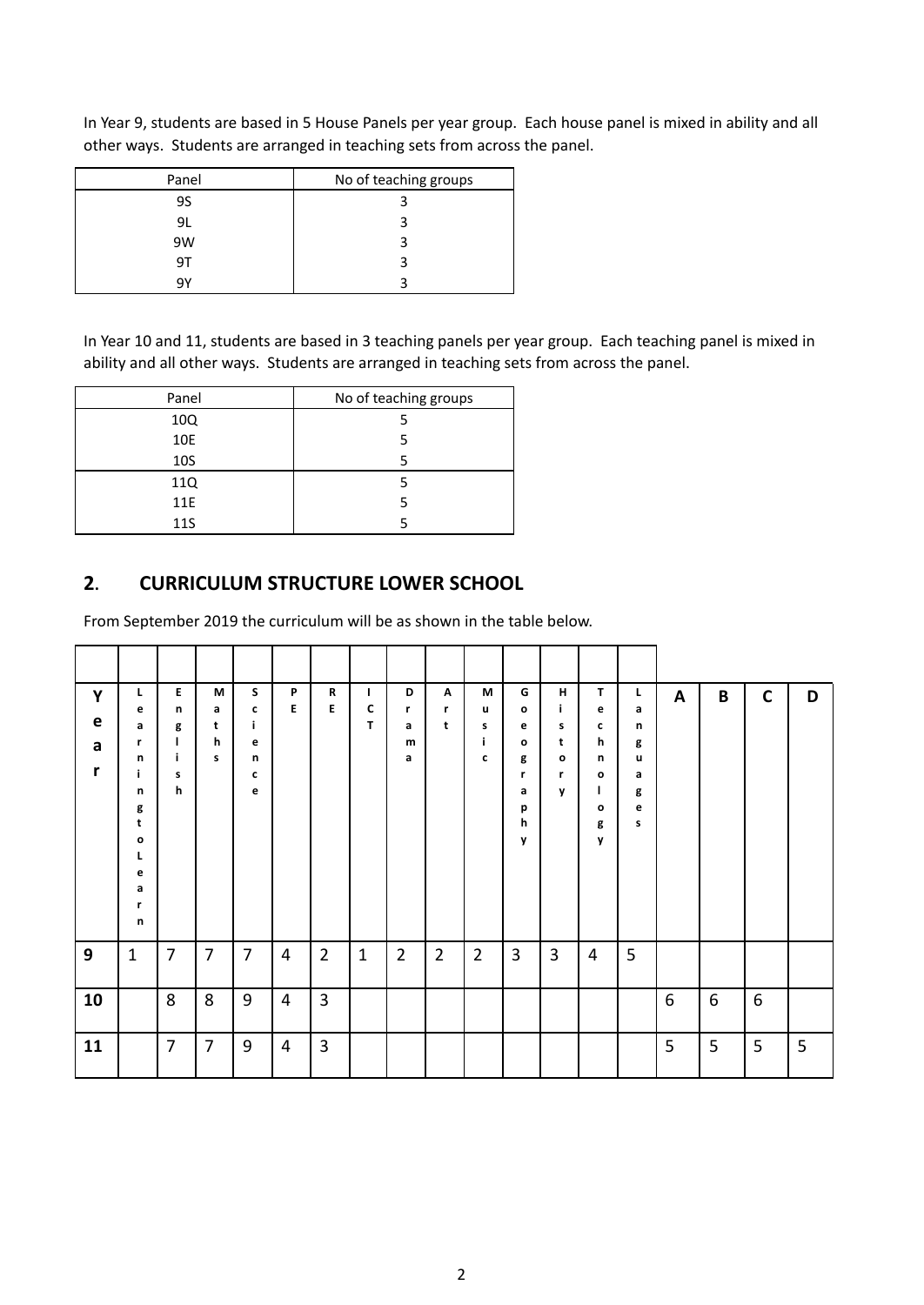## **Year 10 Option Blocks 2021-2022**

|                            | <b>BLOCK A</b>                      | <b>BLOCK B</b>                | <b>BLOCK C</b>                      |  |
|----------------------------|-------------------------------------|-------------------------------|-------------------------------------|--|
|                            | French                              | French                        | French                              |  |
|                            | Geography                           | Geography                     | Geography                           |  |
| <b>EBacc Subjects</b>      | <b>History</b>                      | <b>History</b>                | History                             |  |
|                            |                                     | Spanish                       | <b>Triple Science</b>               |  |
|                            | *Art                                | *Art                          | *Art                                |  |
|                            | <b>Dance</b>                        | <b>Business</b>               | <b>Business</b>                     |  |
|                            | <b>Design Technology</b>            | <b>Computing</b>              | <b>Design Technology</b>            |  |
|                            | <b>Drama</b>                        | <b>Drama</b>                  |                                     |  |
| <b>GCSE Subjects</b>       | **Music                             | *Graphic Communication        | <b>Food &amp; Nutrition</b>         |  |
|                            | <b>PE</b>                           | <b>PF</b>                     | *Graphic Communication              |  |
|                            | <b>Psychology</b>                   | <b>Sociology</b>              | <b>Psychology</b>                   |  |
|                            | <b>Media</b>                        | <i><b>*Textiles</b></i>       |                                     |  |
|                            | <b>BTEC Enterprise</b>              | <b>BTEC Enterprise</b>        |                                     |  |
|                            | <b>OCR Health &amp; Social Card</b> | <b>OCR Creative iMedia</b>    | <b>OCR Health &amp; Social Care</b> |  |
| <b>Vocational Subjects</b> | <b>BTEC Sport</b>                   | <b>Music Practitioner RSL</b> | <b>BTEC Sport</b>                   |  |
|                            |                                     | <b>BTEC Sport</b>             |                                     |  |

## **Year 11 Option Blocks 2020-2021**

|                            | <b>BLOCK A</b>                      | <b>BLOCK B</b>                | <b>BLOCK C</b>                      |  |
|----------------------------|-------------------------------------|-------------------------------|-------------------------------------|--|
|                            | French                              | French                        | French                              |  |
|                            | Geography                           | Geography                     | Geography                           |  |
| <b>EBacc Subjects</b>      | History                             | <b>History</b>                | History                             |  |
|                            | Spanish                             |                               | <b>Triple Science</b>               |  |
|                            | *Art                                | *Art                          | *Art                                |  |
|                            | <b>Dance</b>                        | <b>Business</b>               | <b>Business</b>                     |  |
|                            | <b>Design Technology</b>            | <b>Computing</b>              | <b>Design Technology</b>            |  |
|                            | <b>Drama</b>                        | <b>Drama</b>                  | <b>Drama</b>                        |  |
| <b>GCSE Subjects</b>       | **Music                             | *Graphic Communication        | <b>Food &amp; Nutrition</b>         |  |
|                            | <b>PE</b>                           | <b>PE</b>                     | *Graphic Communication              |  |
|                            | Psychology                          | <b>Sociology</b>              | <b>Psychology</b>                   |  |
|                            |                                     | <i>*</i> Textiles             |                                     |  |
|                            | <b>BTEC Enterprise</b>              | <b>BTEC Enterprise</b>        | <b>BTEC Enterprise</b>              |  |
|                            | <b>OCR Health &amp; Social Card</b> | <b>OCR Creative iMedia</b>    | <b>OCR Health &amp; Social Care</b> |  |
| <b>Vocational Subjects</b> | <b>BTEC Sport</b>                   | <b>Music Practitioner RSL</b> |                                     |  |
|                            |                                     | <b>BTEC Sport</b>             |                                     |  |

## **2. Sixth Form Option Blocks**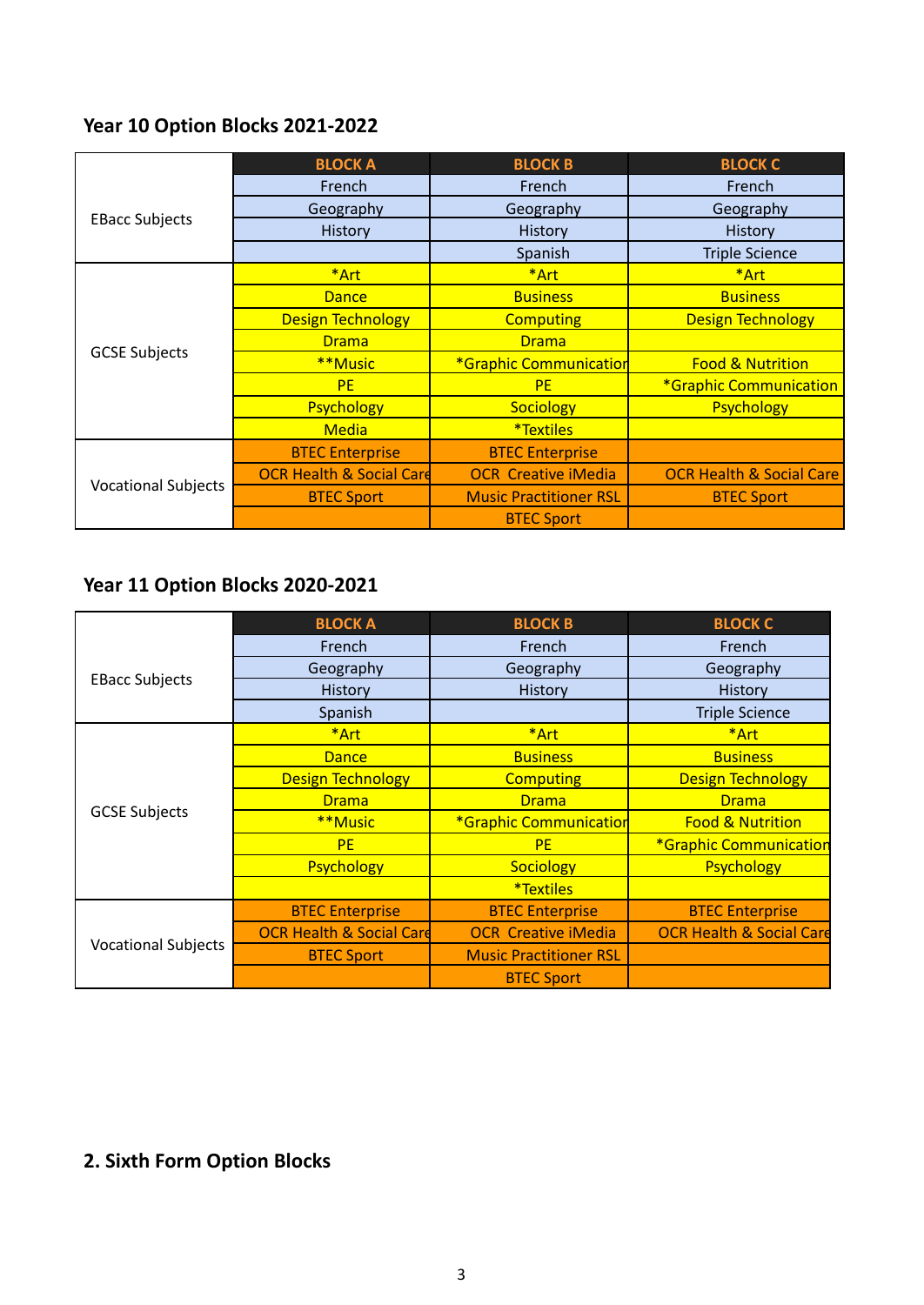In the Sixth Form, the timetable is arranged in five blocks. Students can take one subject from blocks A-D together with an option from the enrichment block. Students have 9 lessons for each subject.

| <b>Block A</b>                | <b>Block B</b>              | <b>Block C</b>                     | <b>Block D</b>              | <b>Block E (Enrichment)</b> |
|-------------------------------|-----------------------------|------------------------------------|-----------------------------|-----------------------------|
| Chemistry                     | Biology                     | Chemistry                          | Biology                     | <b>GCSE English</b>         |
| Physics                       | <b>Further Maths</b>        |                                    | Physics                     | <b>GCSE Maths</b>           |
| Maths                         | Economics                   | English Language and<br>Literature | Maths                       | <b>Core Maths</b>           |
| English Literature            | Psychology                  | Psychology                         | <b>Computer Science</b>     | EPQ                         |
| <b>Business</b>               | History                     | Geography                          | Philosophy and Ethics       | <b>ECDL</b>                 |
| Politics                      | Sociology                   | Graphics                           | History                     | <b>Arts Award</b>           |
| Geography                     | Photography                 | Media                              | French                      | LAMDA                       |
| Art                           | Design and Technology       | Dance                              | Music                       | <b>Sports Leaders UK</b>    |
|                               | Spanish                     |                                    | <b>Textiles</b>             | Duke of Edinburgh           |
|                               | <b>Theatre Studies</b>      |                                    |                             | Junior Athlete Education    |
|                               | PE                          |                                    |                             | Football                    |
| <b>Business</b>               | Sport                       | <b>Business</b>                    | <b>Business</b>             | <b>MOOCS</b>                |
| Diploma                       | <b>Extended Certificate</b> | <b>Extended Certificate</b>        | <b>Extended Certificate</b> |                             |
| <b>Health and Social Care</b> | Sport                       | Sport                              | <b>Business</b>             | <b>QE Productions</b>       |
|                               | Diploma                     | Diploma                            | Diploma                     |                             |
| <b>Performing Arts</b>        | <b>Music Practitioners</b>  | <b>IT</b>                          | <b>Performing Arts</b>      |                             |
| Diploma                       | Subsidiary Diploma          | <b>Extended Certificate</b>        | Diploma                     | <b>Work Experience</b>      |
| <b>Performing Arts</b>        | <b>Professional Maths</b>   | <b>Applied Law</b>                 |                             |                             |
| <b>Extended Certificate</b>   |                             | <b>Extended Certificate</b>        |                             |                             |

#### **Year 12 Option Blocks 2021-2022**

## **Year 13 Option Blocks 2020-2021**

| <b>Block A</b>            | <b>Block B</b>                              | <b>Block C</b> | <b>Block D</b>          | <b>Block E (Enrichment)</b>                                                 |
|---------------------------|---------------------------------------------|----------------|-------------------------|-----------------------------------------------------------------------------|
| Biology                   | Chemistry<br>Art                            |                | <b>Biology</b>          | Arts Award Gold - UCAS Points                                               |
| <b>Business</b>           | Design<br>Technology<br>(Product<br>Design) | Dance          | <b>Computer Science</b> | <b>Extended Project Qualification</b><br>(EPQ) - UCAS Points                |
| Chemistry                 | <b>Further Maths</b>                        |                | French                  | Level 3 Core Maths - UCAS Points                                            |
| <b>English Literature</b> | History                                     | English        | History                 | Level 3 European Computer<br>Driving License (ECDL) - UCAS<br><b>Points</b> |
| Geography                 | <b>Maths</b><br>Photography<br>Geography    |                |                         | Level 3 LAMDA Examinations -<br><b>UCAS Points</b>                          |
| <b>Maths</b>              | Psychology                                  | Graphics       | Media                   | Sports Leaders UK Level 3-<br><b>UCAS Points</b>                            |
| <b>Music</b>              | Sociology                                   | Maths          | <b>Physics</b>          | Duke of Edinburgh Award (DofE)                                              |